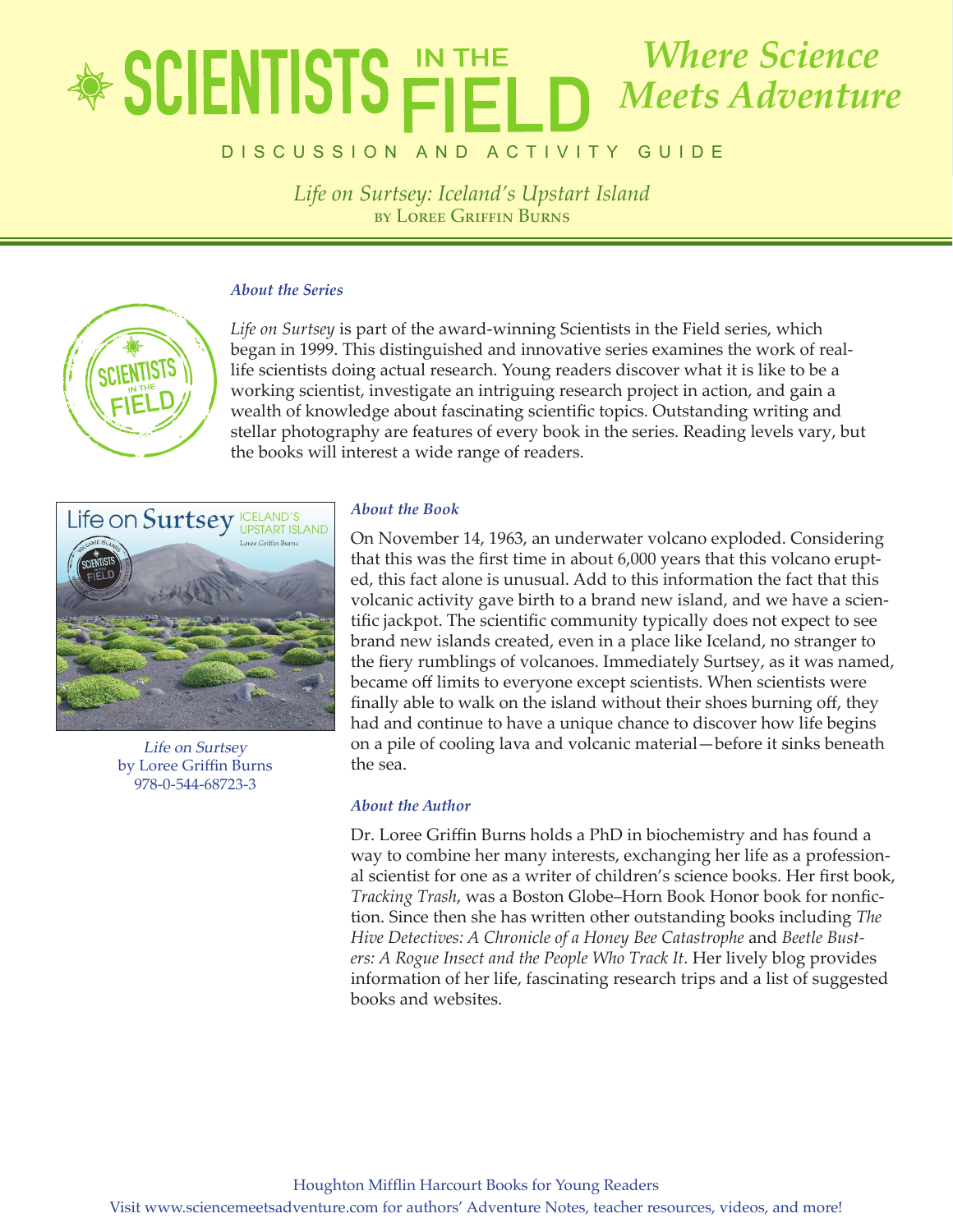## educator's Guide *Life on Surtsey: Iceland's Upstart Island* **BY LOREE GRIFFIN BURNS**

### *Pre-Reading Activities*

Gather a bunch of recycled materials and place them in the room without label or explanation. Give this exact direction: "Make something in the next X minutes." [Where "X" is the most amount of time you can afford]. The next day (or when time is up) have students write and reflect on the process, or the lack of process, on their ability to make something. Guide the conversation toward identifying any of the common steps that were taken or should have been taken to create something new. How does something new get made out of the materials on hand?

Review vocabulary related to volcanoes (magma, lava, molten lava, flow, etc.). Pass out samples of igneous rocks (granite, quartz, feldspar, mica, obsidian), sedimentary rocks (shale, sandstone), and metamorphic rocks (marble, quartzite, slate). Review the way these rocks are formed. Pass out some rocks and try to place them in the correct category.

If you can obtain pumice stones, have students predict whether or not rocks float or sink. Fill a container with water. Drop in several of the local rocks and any quartz or sandstone and watch them sink. Then drop in the pumice stone. Why does the pumice stone float? Ask students if steel will sink or float and then have them investigate what ships are made of.

Brainstorm and make a list with students of as many landmarks they can think of. Sort this list into groups and discuss how any given landmark came into existence and how it has changed or will change.

Have students pick out a spot on your campus or in your neighborhood that is approximately a 20 meter square. Have them predict what they expect to find and record those predictions. Do this in groups, if appropriate. Have them go out and document all of the plants and animals in that boundary, including insects and other bugs. Use a camera to record each plant and animal. If time allows, do this over several days to record what stays consistent and what changes. Compare actual results to the predictions.

Research Norse mythology and look for stories about a fire giant named Surtur.

#### *Discussion Questions*

Look at pictures of Shepherd's Glacier in Glacier National Park over time. Why does it look so different in 1913 compared to today? Go through the book and look at the photography and graphics that show the changes on Surtsey. List the ways you see it changing. How do these changes compare with the changes to Shepherd's Glacier or to other landforms? What is unique about Surtsey and its location compared to other evolving landforms?

How many different ways do natural events and weather affect natural landmarks and physical geography? Why are the volcanoes in some areas more dangerous than in other areas?

This book predicts that Surtsey will only exist for a few hundred years. The graphic on page 7 shows that in just 45 years, the island is half its original size. What does this prediction mean in terms of how much government support it should be given and for how long? How can science predict how long an island will last? Compare this prediction with the predictions for something like the snows of Kilimanjaro. Is this a fair comparison? How should predictions be used in forming public policy? What is the danger in ignoring informed predictions? Compare this prediction to weather predictions.

When this island was formed, from the very beginning, no tourists were allowed on it—only scientists. Is this fair? Since science funding is typically difficult to obtain, did the scientists miss an opportunity to secure funding from the general public who may have paid to see a brand new island? Or was banning the public essential for preserving a once in a lifetime scientific opportunity?

Erling conducted an island census once a year during the summer. During the years between 1972 and 1984, Erling made only three visits. Erling himself wonders about what they miss by only coming in July. What is the value and the limitations of this research? Iceland presents logistical problems for research, but what should scientists be doing to document the evolution of this island, assuming that money is no problem?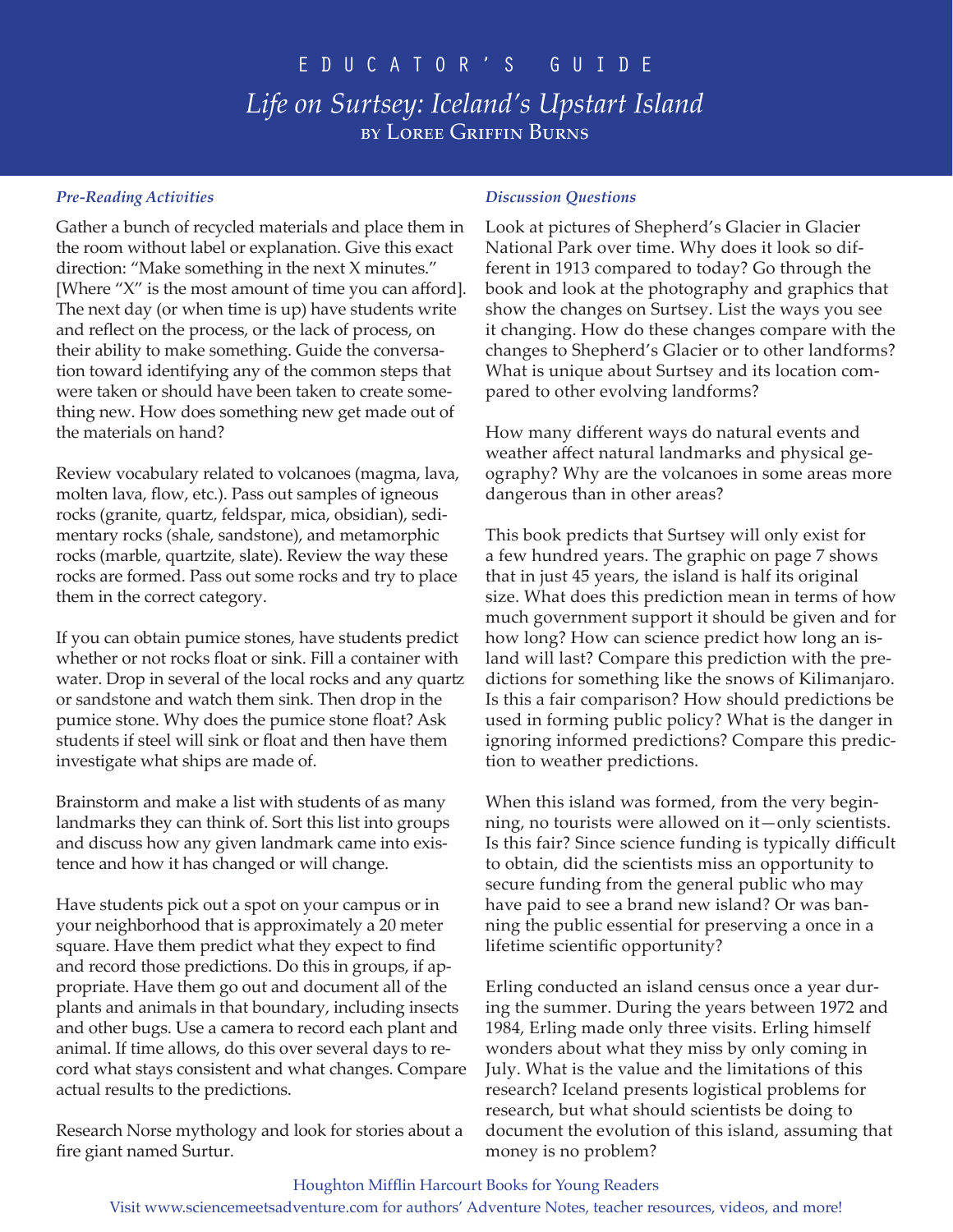### *Applying and Extending Our Knowledge*

On the table of contents page, Burns states that she spelled Icelandic names using the Icelandic alphabet in the text, but reverted to the Anglicized spelling in the Source Notes and Bibliography. The first page speaks of the different naming conventions, noting that Dr. Olafsson did not receive his first name until after his parents got to know him a bit.

- Inspect the Source Notes and compare the differences between Icelandic and English names. Write a justification or a criticism of the use of the Icelandic alphabet in the text, but not in the back matter. Explain if the attempt to "include a small taste" of Icelandic language succeeds or fails.
- With the help of your librarian, research scientific address and language idiosyncrasies in various countries around the world. Compare and contrast things like common names versus scientific names—the two-name, binomial system via Linnaeus mentioned on page 14. Consider when we use common names versus when we use genus and species nomenclature.
- In addition to language, Iceland has geographical features, climate features, ecosystem features, cultural features, and more that are very different from much of the United States. Have groups of students explore some of these differences with a presentation that highlights the biggest differences and any similarities. Perhaps have some groups find the place in the United States that has the most in common with Iceland, especially if the groups have very different ideas about which place in the United States that may be.

### *Common Core Connections*

CCSS.ELA-Literacy.RH.6-8.7 Integrate visual information (e.g., in charts, graphs, photographs, videos, or maps) with other information in print and digital texts.

CCSS.ELA-Literacy.SL.7.4 Present claims and findings, emphasizing salient points in a focused, coherent manner with pertinent descriptions, facts, details, and examples; use appropriate eye contact, adequate volume, and clear pronunciation.

CCSS.ELA-Literacy.W.6.1(a-d) Write arguments to support claims with clear reasons and relevant evidence.

CCSS.ELA-Literacy.W.6.2 Write informative texts to examine a topic and convey ideas, concepts, and information through the selection, organization, and analysis of relevant content.

CCSS.ELA-Literacy.RI.6.4 Determine the meaning of words and phrases as they are used in a text, including figurative, connotative, and technical meanings.

CCSS.ELA-Literacy.RI.6.6 Determine an author's point of view in a text and explain how it is conveyed in the text.

Iceland has more volcanoes than anywhere on Earth. It has volcanoes that produce bubbling lava and ones that spew a pyroclastic flow, such as the hot lava that rained upon Erling and crew when they first visited the newly formed Surtsey. The smoking volcano was easily visible from Erling's home. While there are many books and online resources for understanding the way volcanoes work, a great source for activities is *Earthquakes, Volcanoes, and Tsunamis: Projects and Principles for Beginning Geologists* by Matthys Levy and Mario Salvadori. Many of the activities below are also found in this book.

- Build a mound of sand to resemble a mountain. Place a film canister inside the mound so that the opening of the container is level with the top of the "mountain," forming a "crater." In the pill container place about a half-teaspoon of baking soda, some liquid soap, and (make sure to add this last) red wine vinegar. Students should be able to see "slowly bubbling lava" flow down the side of the mountain.
- To demonstrate more of a "pyroclastic flow" repeat the above procedure, but this time quickly cap the film canister and have ready some sand to quickly pour over the lid (it only takes seconds for the lid to blow off). Please make sure that you demonstrate safety concerns by wearing safety glasses and a lab coat (this experiment can be messy). We recommend practicing this experiment without students several times to ascertain how much baking soda and red wine vinegar to use for the most effective demonstration.
- A smoking volcano can be demonstrated by making a hole at the bottom of the mountain and inserting an air tube up to the top. The smoke can come from dry ice or burning kindling over moist paper. Please observe careful safety procedures for using dry ice or for building a fire.
- The way gasses contribute to volcanoes can be.

### Houghton Mifflin Harcourt Books for Young Readers

Visit www.sciencemeetsadventure.com for authors' Adventure Notes, teacher resources, videos, and more!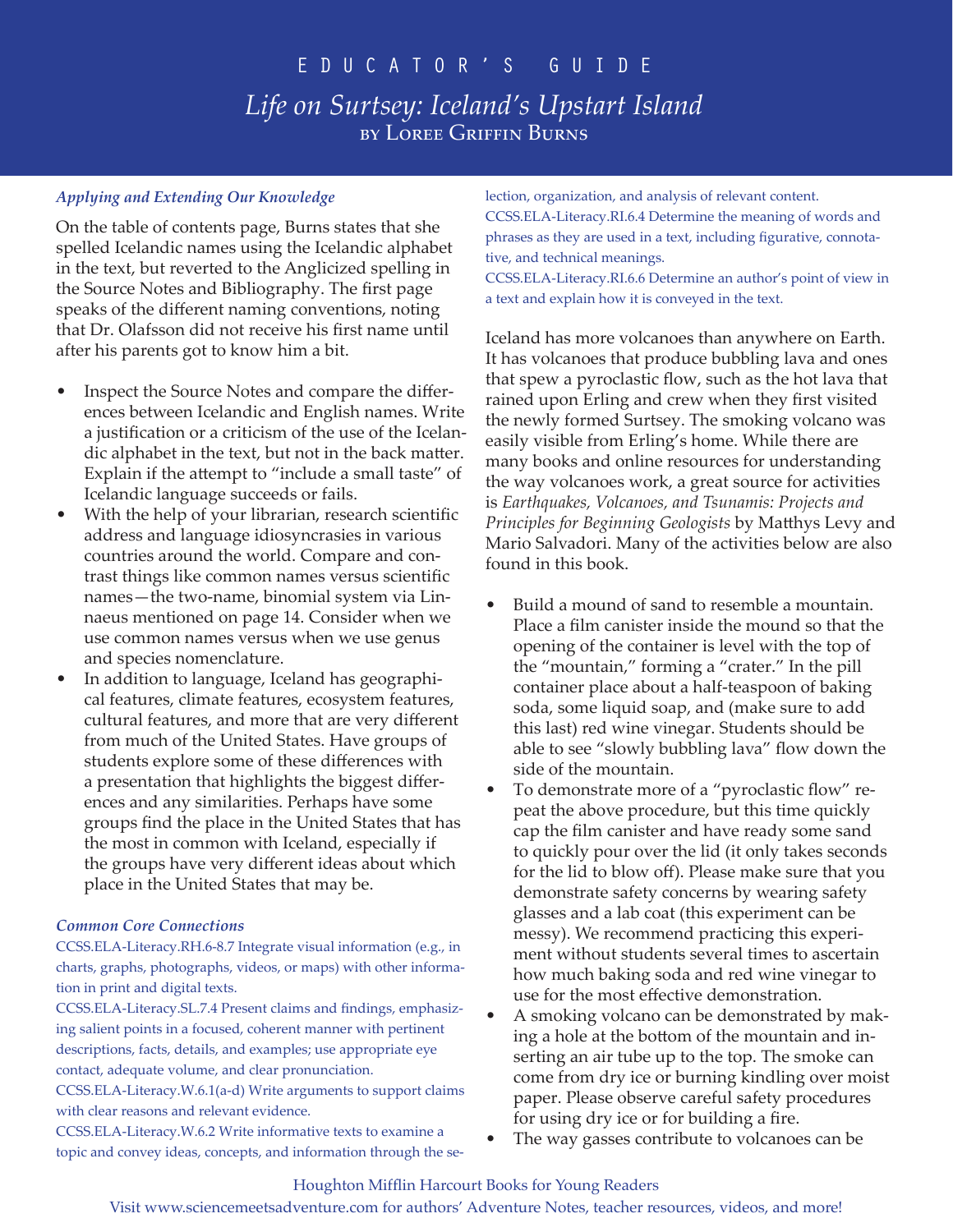easily demonstrated by shaking a carbonated beverage that is tightly capped and then by slowly unscrewing the cap. Most of us will not need the reminder that this can be very messy!

The volcano that created Surtsey, however, is not quite like those in these activities. This volcano was underwater, which the text tells us kept it on the quiet side. Have students try to figure out a way to get one of the volcano demonstrations above to explode underwater and push something to the surface (please review plans before exploding a volcano to make sure students stay safe). Shaking a carbonated drink can and opening underwater may be a good way to give students an idea of what is happening. Perhaps your students will come up with a better plan! It is worth reading to read *Eruption! Volcanoes and the Science of Saving Lives* by Elizabeth Rusch, which is another Scientists in the Field book.

#### *Common Core Connections*

CCSS.ELA-Literacy.W.7.7 Conduct short research projects to answer a question, drawing on several sources and generating additional related, focused questions for further research. CCSS.ELA-Literacy.RST.6-8.3 Follow precisely a multistep procedure when carrying out experiments, taking measurements, or performing technical tasks.

The different types of volcanoes mentioned above form and erupt for a variety of different reasons. Iceland has most of the world's volcanoes.

- Have students research the different types of volcanoes and build or draw them.
- Have students show and present pictures or videos of the various types of volcanoes, including any videos showing eruptions.
- Distribute map templates of the world and have students locate active volcanoes. Students should annotate the map to indicate the type of volcano, dates of its most recent eruption, and predictions of when it will erupt next. Have students calculate the percentage of each type of volcano compared to the total number and the percentage of each type found in Iceland.
- Have students determine whether or not there are types of volcanoes in other parts of the world that are not found in Iceland. If any are found, what

makes them unique? Have students prepare a video or visual depiction showing the differences and similarities, including rationales for all material included in the presentation.

#### *Common Core Connections*

CCSS.ELA-Literacy.RH.6-8.7 Integrate visual information (e.g., in charts, graphs, photographs, videos, or maps) with other information in print and digital texts. CCSS.ELA-Literacy.SL.7.4 Present claims and findings, emphasizing salient points in a focused, coherent manner with pertinent descriptions, facts, details, and examples; use appropriate eye contact, adequate volume, and clear pronunciation. CCSS.ELA-Literacy.W.7.7 Conduct short research projects to answer a question, drawing on several sources and generating additional related, focused questions for further research. CCSS.ELA-LITERACY.W.6.1(a-d) Write arguments to support claims with clear reasons and relevant evidence. CCSS.ELA-LITERACY.W.6.2 Write informative texts to examine a topic and convey ideas, concepts, and information through the selection, organization, and analysis of relevant content. CCSS.ELA-Literacy.RST.6-8.3 Follow precisely a multistep procedure when carrying out experiments, taking measurements, or performing technical tasks.

Students may not have an appreciation for the "lifeless" nature of Surtsey. We do not have experience with blistering rocks, scoured by volcanic heat, rising from cold salt water and receiving a coating of molten lava. To get an idea of what this means:

- Fill a few small pots with potting soil. Do not plant any seeds. Give these pots water and sunlight (as if you did plant seeds) and check regularly. Does anything grow?
- Find a place where you can clear everything growing. Ideally this will be a spot that school personnel will not weed or water or do anything at all. Check this spot regularly. Do not add or remove anything—the goal is to see what happens without human intervention. Keep a log for what this area looks like over time. Take dated and labeled pictures for this log. This is a good activity, if possible, to do with classes over several years.
- If your area is near a wildlife preserve or other areas that are not maintained by people, visit and record over time the changes. Make sure to record the GPS coordinates for the specific area you are monitoring. Create the protocol for how to position the camera or how to sketch the area so that

#### Houghton Mifflin Harcourt Books for Young Readers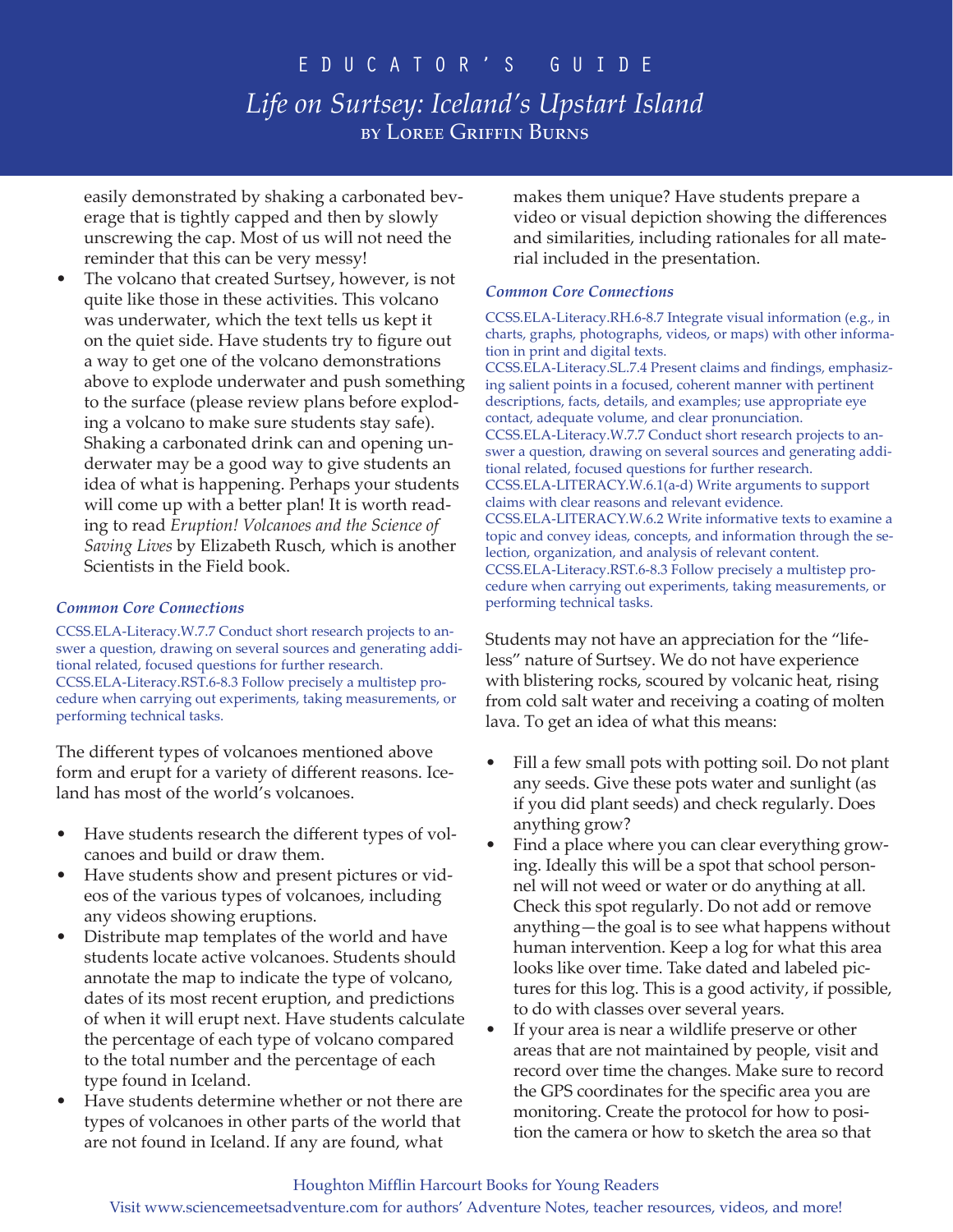everyone recording in this location records from the exact same vantage point. Have a discussion for why scientists want data to be consistent and easily replicated. Create a field book listing all plant and animal life seen and recorded.

• Displaying our findings is an essential part of science. Using information from student field journals or information about your area, have students create a science poster showing what organisms are found or have drifted into your area. A rubric may be found here: sciencenetlinks.com/student-teacher-sheets/scientific-poster-checklist/.

#### *Common Core Connections*

CCSS.ELA-Literacy.RH.6-8.7 Integrate visual information (e.g., in charts, graphs, photographs, videos, or maps) with other information in print and digital texts.

CCSS.ELA-Literacy.SL.7.4 Present claims and findings, emphasizing salient points in a focused, coherent manner with pertinent descriptions, facts, details, and examples; use appropriate eye contact, adequate volume, and clear pronunciation. CCSS.ELA-Literacy.W.7.7 Conduct short research projects to answer a question, drawing on several sources and generating additional related, focused questions for further research. CCSS.ELA-LITERACY.W.6.1(a-d) Write arguments to support claims with clear reasons and relevant evidence. CCSS.ELA-LITERACY.W.6.2 Write informative texts to examine a topic and convey ideas, concepts, and information through the selection, organization, and analysis of relevant content. CCSS.ELA-Literacy.RST.6-8.3 Follow precisely a multistep procedure when carrying out experiments, taking measurements, or performing technical tasks.

On page 7, we read that Surtsey has shrunk about 50 feet and lost territory to the sea in 45 years.

- Write a cosmological explanation of Surtsey as a play, poem, musical, folktale, or story or find a different creative explanation. You may wish to look at Rudyard Kipling's *Just So Stories* or other folklore for a model of how to approach this activity. Create something that may be shared with younger students. Whatever is created should include a rationale based on the events of Surtsey.
- If possible, use your music teacher, art teacher, or other resources to create sets, costumes, music, choreography, etc., to perform your story of Surtsey's birth, life, and return below the surface.

*Common Core Connections*

CCSS.ELA-Literacy.RH.6-8.7 Integrate visual information (e.g., in

charts, graphs, photographs, videos, or maps) with other information in print and digital texts.

CCSS.ELA-LITERACY.W.6.1(a-d) Write arguments to support claims with clear reasons and relevant evidence.

CCSS.ELA-LITERACY.W.6.2 Write informative texts to examine a topic and convey ideas, concepts, and information through the selection, organization, and analysis of relevant content.

CCSS.ELA-LITERACY.RI.6.2 Determine a central idea of a text and how it is conveyed through particular details; provide a summary of the text distinct from personal opinions.

CCSS.ELA-LITERACY.RI.6.4 Determine the meaning of words and phrases as they are used in a text, including figurative, connotative, and technical meanings.

CCSS.ELA-LITERACY.RI.6.6 Determine an author's point of view in a text and explain how it is conveyed in the text.

CCSS.ELA-LITERACY.RI.6.9 Compare and contrast one author's presentation of events with that of another (e.g., a memoir written by and a biography on the same person).

Erling spoke Icelandic first. He taught himself to speak Danish because he wanted to learn about the animals in the books he liked. He has spent decades on Surtsey and "does recognize that it's time to train his replacement, someone who will continue to survey the insects on Surtsey in the decades to come." (page 44).

- What do students care so much about that they will study for weeks in order to learn about regardless of whether or not the subject is a school requirement? Spend some time reflecting or blogging or writing about this question and sharing your reflections with students or teacher.
- Reflect about those things that are important enough to students that they will continue doing them for twenty years or more (up to the 45 years that Erling has been tracking insects).

#### *Common Core Connections*

CCSS.ELA-Literacy.SL.7.4 Present claims and findings, emphasizing salient points in a focused, coherent manner with pertinent descriptions, facts, details, and examples; use appropriate eye contact, adequate volume, and clear pronunciation. CCSS.ELA-LITERACY.W.6.1(a-d) Write arguments to support claims with clear reasons and relevant evidence. CCSS.ELA-LITERACY.W.6.2 Write informative texts to examine a topic and convey ideas, concepts, and information through the selection, organization, and analysis of relevant content.

Surtsey, from the very beginning, is a place that is only available to scientists. The intent was to measure changes that take place that are not linked in any way to the actions of people. This includes care about not

#### Houghton Mifflin Harcourt Books for Young Readers

Visit www.sciencemeetsadventure.com for authors' Adventure Notes, teacher resources, videos, and more!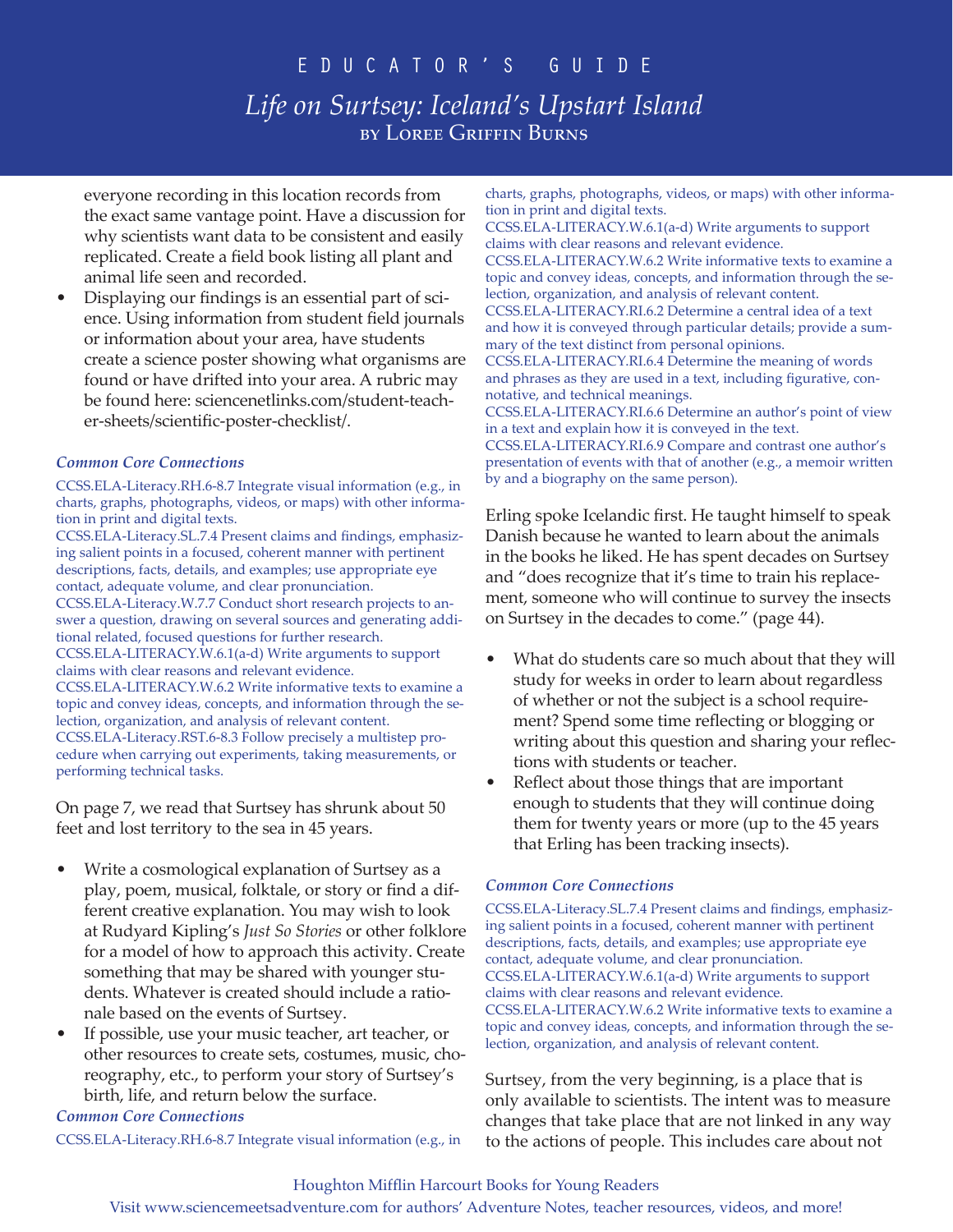accidentally bringing in any sort of plant or animal life and continues with strict rules about expelling bodily materials. The text says they want to minimize the impact people have on this new island.

- Share with students the arguments over "controlled variables." If we wish to prove that plants grow faster with fertilizer, will it be true that plants grow slower without fertilizer? Will there be other factors that could make a plant without fertilizer grow faster? What variables will we be able to control? Discuss the differences and the meaning of both internal and external validity when designing an experiment. Erling wonders whether his visits in July cause him to miss counting various animals, especially Cochylis dubitana moth. Explore with students the variables on Surtsey that are probably overlooked by only visiting in July.
- Some of the factors that make a more accurate census less likely are human logistics and safety. What would happen if Erling and crew attempted to visit in the middle of winter? Have students research the pros and cons of visiting Surtsey more frequently, including in the winter. Considering the fact that life on the Arctic Circle makes winter visits unlikely at best, have students prepare a plan, including financial details, for a winter visit of at least one week. Make sure they consider the fact that the more resources brought in (especially for things like heating), the more difficult it is to control variables. If Surtsey were heated where the people were staying, could that cause changes directly related to human habitation? Consider the changes that are related to the lighthouse built (picture on page 50).
- Erling and crew see trash washed up on the island (page 43). The picture exists without much explaining of how the trash got there. Students may assume that the trash is from Iceland, perhaps where Erling lives. Perhaps it is, but have students design a method for investigating and proving where the trash does come from. *Tracking Trash,* another Scientists in the Field book, is a great resource and also by Burns.
- Have students design an experiment with three distinct variables to test.

#### *Common Core Connections*

CCSS.ELA-Literacy.RH.6-8.7 Integrate visual information (e.g., in charts, graphs, photographs, videos, or maps) with other information in print and digital texts. CCSS.ELA-Literacy.W.7.7 Conduct short research projects to answer a question, drawing on several sources and generating additional related, focused questions for further research. CCSS.ELA-LITERACY.W.6.1(a-d) Write arguments to support claims with clear reasons and relevant evidence. CCSS.ELA-LITERACY.W.6.2 Write informative texts to examine a topic and convey ideas, concepts, and information through the selection, organization, and analysis of relevant content. CCSS.ELA-Literacy.RST.6-8.3 Follow precisely a multistep procedure when carrying out experiments, taking measurements, or performing technical tasks.

On page 11, we see gulls. Page 13, shows us some grass. On 16 and 17, we see a few more birds. On page 53, Matthias is in a grassy field. By this time, Erling has a full crew of scientists studying geology, birds, plants, insects, and other organisms. On page 44, we see a picture of the proof of a new species to the island—eider ducks. On page 65, we see a picture of an unnamed seal—Surtsey's next resident?

- Pick several of the plants and animals and find the sources that explain the habitat requirements for these organisms. What did the gulls require from Surtsey before they could begin nesting there? What did the grass require to grow? Prepare a timeline that goes along with a presentation of how life came to Surtsey.
- Why did Burns include the picture on page 65? Have each student come up with a theory. Then have students work in group to generate a theory. Meet as a class and fine-tune the three most likely scenarios.
- Return to the graphic on page 7 and the quote: "Scientists predict the island will survive for hundreds of years, but not for thousands." This picture and quote could be the basis of an epic poem, a futuristic news documentary, or a science fiction thriller. Have students answer the question of what life will look like on Surtsey for the next five hundred years or so. Citations from the text should form the basis for each student's creative interpretation (complete with a justification for various choices made in the creation).